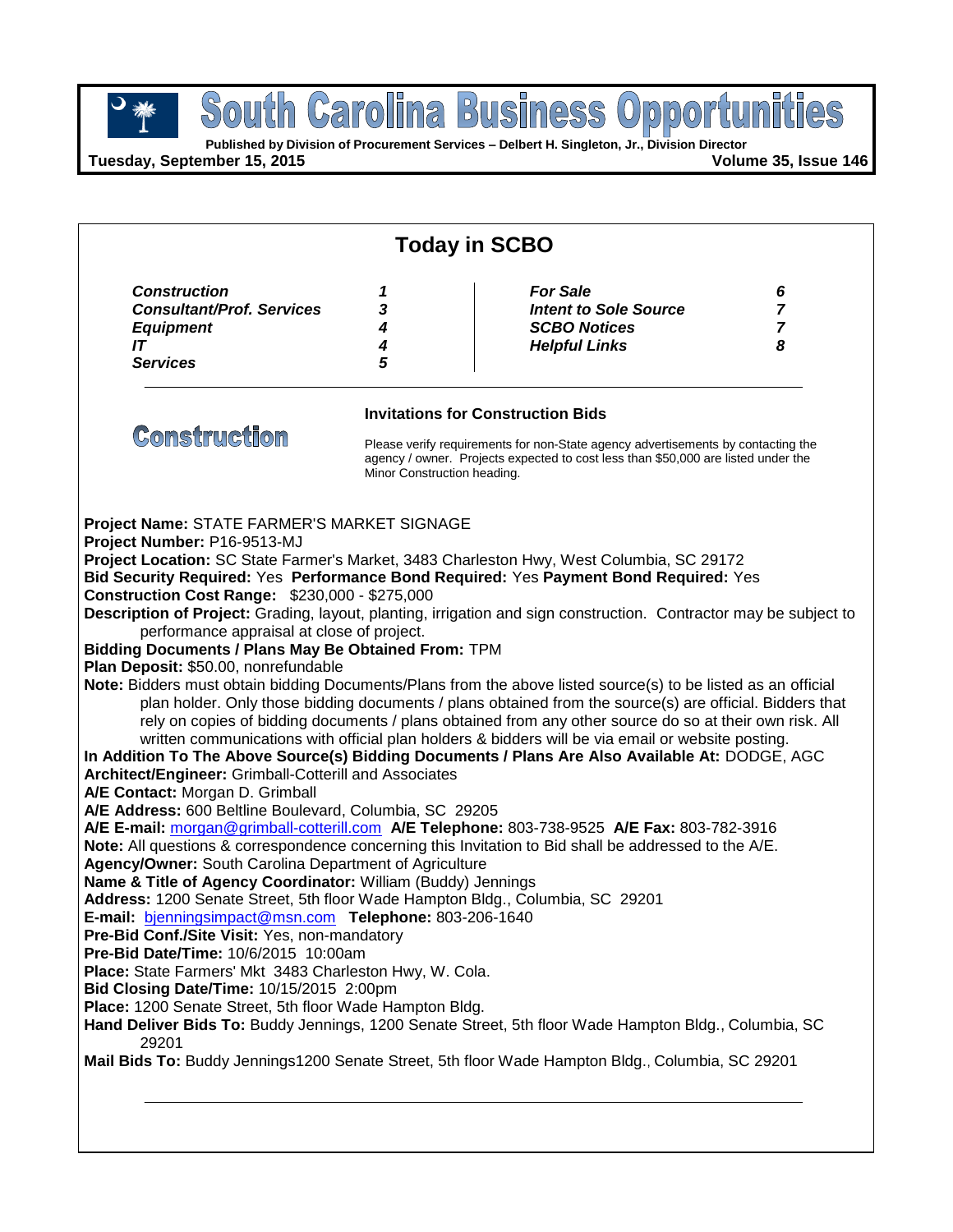| Project Name: HAYNE LAB-PARKING LOT IMPROVEMENT                                                                  |
|------------------------------------------------------------------------------------------------------------------|
| Project Number: F03-9940-PD                                                                                      |
| Project Location: 8231 Parklane Road, Columbia, SC                                                               |
| Bid Security Required: Yes Performance Bond Required: Yes Payment Bond Required: Yes                             |
| Construction Cost Range: \$200,000 - \$275,000                                                                   |
| Description of Project: Removal and repair of failure area, overlay of parking areas and sealing of selected ar- |
| eas. The repair section will be 6" of full depth asphalt and overlay will be 1" asphalt. Contractor may be       |
| subject to performance appraisal at close of project.                                                            |
| Bidding Documents / Plans May Be Obtained From: www.TPM-columbia.com or TPM, 1241 Assembly St.,                  |
| Columbia, SC 29201, 803-252-4770                                                                                 |
| Plan Deposit: \$35.00, nonrefundable                                                                             |
| Note: Bidders must obtain bidding Documents/Plans from the above listed source(s) to be listed as an official    |
| plan holder. Only those bidding documents / plans obtained from the source(s) are official. Bidders that         |
| rely on copies of bidding documents / plans obtained from any other source do so at their own risk. All          |
| written communications with official plan holders & bidders will not be via email or website posting.            |
| Architect/Engineer: HB Engineering                                                                               |
| A/E Contact: Thomas Britt                                                                                        |
| A/E Address: 720 Old Cherokee Road, Lexington, SC 29072                                                          |
| A/E E-mail: tombritthb@gmail.com A/E Telephone: 803-957-7027 A/E Fax: 803-728-0808                               |
| Note: All questions & correspondence concerning this Invitation to Bid shall be addressed to the A/E.            |
| Agency/Owner: Department of Administration / Construction and Planning                                           |
| Name & Title of Agency Coordinator: Saied Darvish                                                                |
| Address: 915 Main St., Columbia, SC 29201                                                                        |
| E-mail: sdarvish@gs.sc.gov Telephone: 803-734-6776                                                               |
| Pre-Bid Conf./Site Visit: Yes, non-mandatory                                                                     |
| Pre-Bid Date/Time: 9/24/2015 11:00am                                                                             |
| Place: 8231 Parklane Road, Columbia, SC                                                                          |
| Bid Closing Date/Time: 10/8/2015 2:00pm                                                                          |
|                                                                                                                  |
|                                                                                                                  |
| Place: 915 Main Street, Columbia, SC 29201, Conf. Room 225                                                       |
| Hand Deliver Bids To: Saied Darvish, 921 Main Street, Columbia, SC 29201                                         |
| Mail Bids To: Saied Darvish, 921 Main Street, Columbia, SC 29201                                                 |
|                                                                                                                  |
|                                                                                                                  |
| Project Name: USCA PEDESTRIAN BRIDGE                                                                             |
| Project Number: H29-9545-PG                                                                                      |
| Project Location: Aiken, SC                                                                                      |
| Bid Security Required: Yes Performance Bond Required: Yes Payment Bond Required: Yes                             |
| Construction Cost Range: \$1M to \$1.3M                                                                          |
| Description of Project: Installation of prefabricated pedestrian bridge over SC 118 and construction of approach |
| access walks. This is a federally funded project with SCDOT that requires DBE participation, and all DBE         |
| contractors must be registered with SCDOT. Small and minority business participation is encouraged.              |
| Bidder is responsible for obtaining all bidding documents from the purchasing website                            |
| http://purchasing.sc.edu (See Facilities Construction Solicitations & Awards). Contractor may be subject         |
| to performance appraisal at close of project.                                                                    |
| Bidding Documents / Plans May Be Obtained From: http://purchasing.sc.edu (See Facilities Construction So-        |
| licitations & Awards)                                                                                            |
| Architect/Engineer: Chao and Associates, Inc                                                                     |
| A/E Contact: Gerald A. Lee                                                                                       |
| A/E Address: Columbia, SC 29210                                                                                  |
| A/E E-mail: geraldl@chaoinc.com                                                                                  |
| A/E Telephone: 803-772-8420                                                                                      |
| A/E Fax: 803-772-9120                                                                                            |
| <b>Note:</b> All questions & correspondence concerning this Invitation to Bid shall be addressed to the A/E.     |
| Agency/Owner: University of South Carolina                                                                       |
| Name & Title of Agency Coordinator: Juaquana Brookins                                                            |
| Address: 743 Greene Street, SC 29208<br>E-mail: jbrookin@fmc.sc.edu                                              |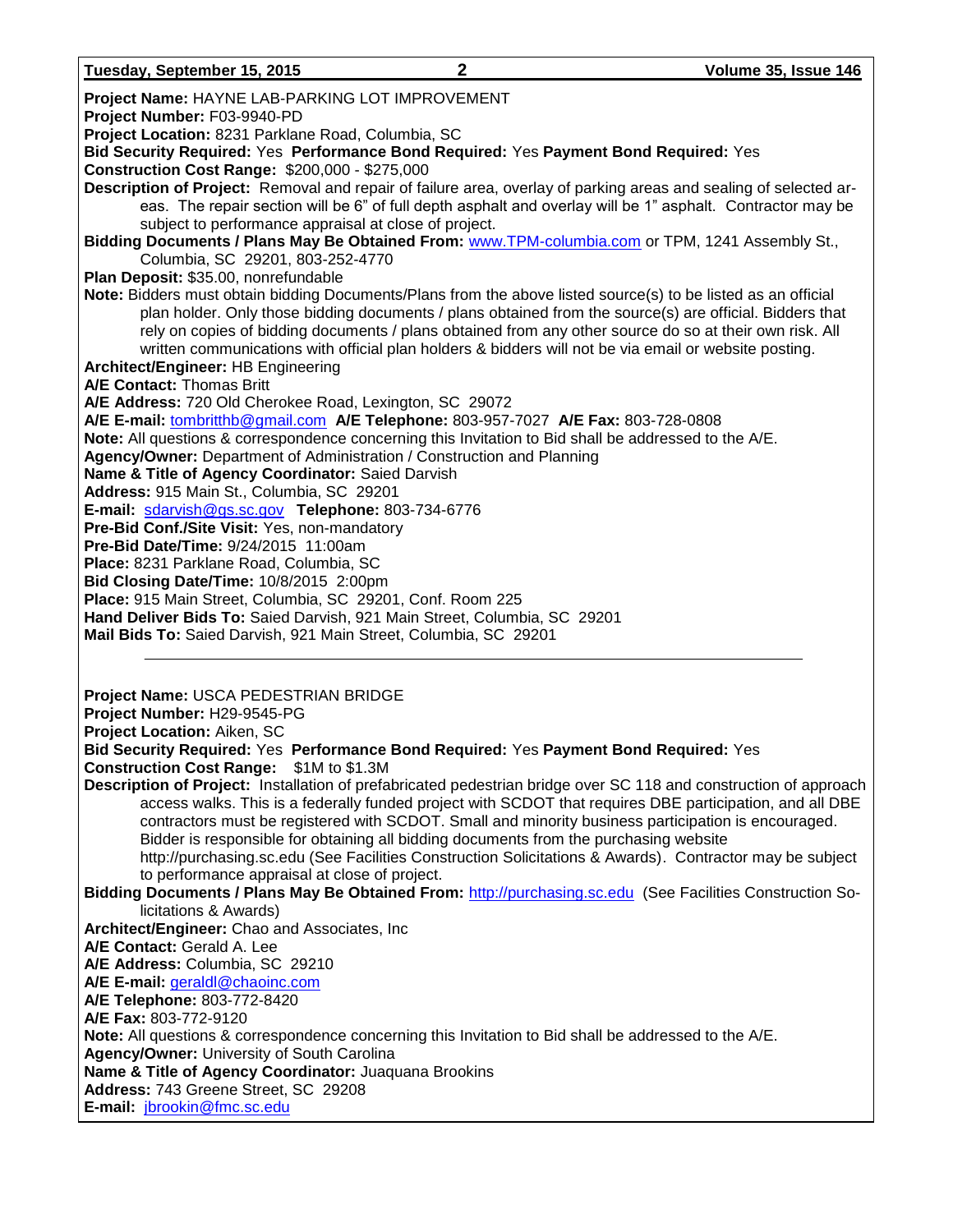#### **Tuesday, September 15, 2015 3 Volume 35, Issue 146**

**Telephone:** 803-777-3596 **Fax:** 803-777-7334 **Pre-Bid Conf./Site Visit:** Yes, non-mandatory **Pre-Bid Date/Time:** 9/23/2015 10:00am **Place:** USCA, 471 University Pkwy, Aiken SC 29/801 **Bid Closing Date/Time:** 10/6/2015 2:00pm **Place:** USCA, 471 University Pkwy, Aiken SC 29/801 **Deliver Bids To:** Juaquana Brookins "Bid Enclosed", 743 Greene Street, Columbia, SC 29208

# **Consultant / Professional Services**

The City of Columbia will be hosting a pre-solicitation meeting for all interested providers to operate and manage health care services at the city owned health clinic. For additional information in regards to the upcoming solicitation opportunity, please attend this non-mandatory pre-solicitation meeting on 9/24/2015 from 11:00am to 1:00pm. The meeting location will be 1136 Washington Street, 6th floor conference room. Please confirm your attendance by emailing [purchasing@columbiasc.net.](mailto:purchasing@columbiasc.net) Free parking will be provided for confirmed attendees only.

#### **ABBEVILLE COUNTY -- COUNTY-WIDE STRATEGIC PLAN**

RFP DUE DATE/TIME: 10/15/2015 at 2:00pm RFP NUMBER: 0914-2015 POINT OF RECEIPT: Abbeville County

Attn: Jane Hannah, [jhannah@abbevillecountysc.com](mailto:jhannah@abbevillecountysc.com) 901 W. Greenwood St., Suite 2600, Abbeville, SC 29620, 864-366-2181 For the complete RFP please visit: [www.discoverabbeville.sc.gov](http://www.discoverabbeville.sc.gov/)

Abbeville County and Abbeville County Development Services are seeking qualified providers to develop a strategic plan for Abbeville County. This plan should analyze Abbeville County's economic development organization and make recommendations on how to strengthen Abbeville County's economic development efforts. The plan should also develop new marketing efforts to recruit industries and businesses to Abbeville County. The plan should also analyze industrial parks, sites, targeted industries, tourism, recreation opportunities, SWOT's analysis and a detailed plan with action items for future improvement of Abbeville County.

Abbeville County Development Services and Abbeville County Development Board are responsible for the improvement of the quality of life for the citizens of Abbeville County through the proactive effort of locating business and industry in Abbeville County.

Abbeville County expects the service provider to develop a comprehensive strategy for Abbeville County that will be the product of a local planning process and will be designed to guide the County toward economic growth.

#### **WATER & SEWER MASTER PLAN UPDATE**

#### **RICHLAND CO. -- RC-647-P-2016**

Richland County is requesting proposals from qualified firms for Water & Sewer Master Plan Updates.

Sealed proposals clearly marked RC-647-P-2016; Water & Sewer Master Plan Update shall be accepted by the Office of Procurement, located at 2020 Hampton Street Suite 3064, Columbia SC 29204-1002, until 3:00pm on 10/6/2015. No submittals will be accepted after this date and time.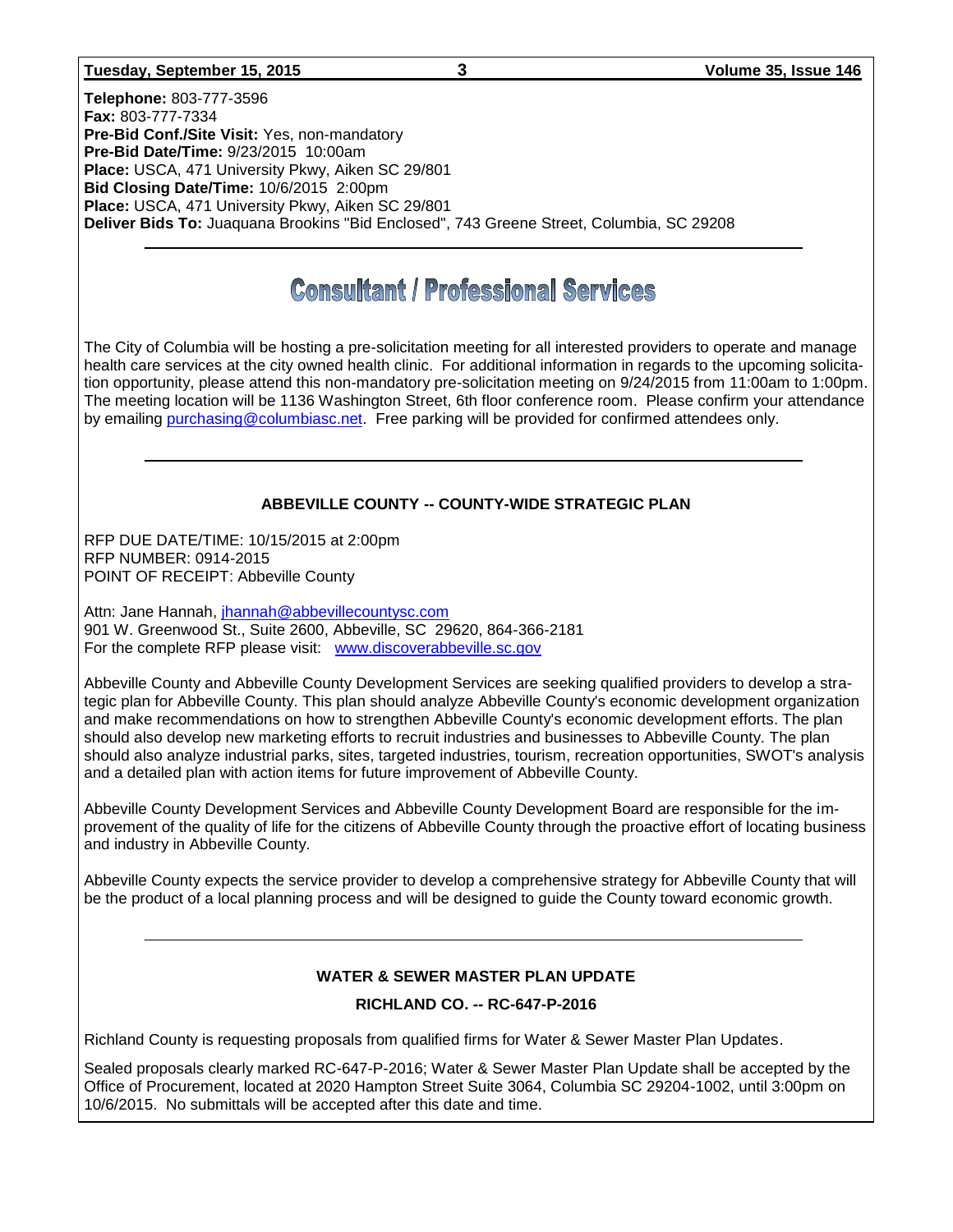| Tuesday, September 15, 2015                                                                                                                                                                                                                                                                                                                                                                                                                                                          | 4                                                                                            | Volume 35, Issue 146                                                                                                |
|--------------------------------------------------------------------------------------------------------------------------------------------------------------------------------------------------------------------------------------------------------------------------------------------------------------------------------------------------------------------------------------------------------------------------------------------------------------------------------------|----------------------------------------------------------------------------------------------|---------------------------------------------------------------------------------------------------------------------|
| Solicitation packages may be obtained by accessing the Procurement website at<br>http://www.richlandonline.com/Government/Departments/BusinessOperations/Procurement.aspx or by emailing<br>Richland County Solicitations at resolicitations@regov.us, attention Christy Swofford, Assistant Director - Pro-<br>curement & Contracting.                                                                                                                                              |                                                                                              |                                                                                                                     |
|                                                                                                                                                                                                                                                                                                                                                                                                                                                                                      | <b>Equipment</b>                                                                             |                                                                                                                     |
| <b>Description: CAFETERIA EQUIPMENT</b><br>Solicitation Number: IFB 16-0001<br>Submit Offer By: 9/29/2015 10:00am<br>Purchasing Agency: Sumter Schools, 1345 Wilson Hall Road<br>Buyer: Angela Ramsey, 803-469-6900 ext. 310 / Angela.Ramsey@sumterschools.net<br>Direct Inquiries To: Dee Cook 803-499-5950 ext. 104 / Dee.Cook@sumterschools.net<br>Download Solicitation From: http://www.sumterschools.net/site_res_view_folder.aspx?id=75fc1b46-d926-<br>4707-8c87-0563a0c9e134 |                                                                                              |                                                                                                                     |
|                                                                                                                                                                                                                                                                                                                                                                                                                                                                                      | <b>Information Technology</b>                                                                |                                                                                                                     |
| Description: VIDEO CAMERA-RECORDER WITH ACCESS<br>Solicitation Number: 5400010201<br>Submit Offer By: 09/29/2015 2:30pm<br>Purchasing Agency: Communications 955 Park Street Room 338 Columbia, SC 29201-3976<br><b>Buyer: VICKIE STEPHENS</b><br>Email: STEPHENSVW@SCDOT.ORG<br><b>Download Solicitation From:</b><br>http://webprod.cio.sc.gov/SCSolicitationWeb/solicitationAttachment.do?solicitnumber=5400010201                                                                |                                                                                              |                                                                                                                     |
|                                                                                                                                                                                                                                                                                                                                                                                                                                                                                      | <b>ENTERPRISE CONTENT MANAGEMENT SYSTEM</b>                                                  |                                                                                                                     |
|                                                                                                                                                                                                                                                                                                                                                                                                                                                                                      | <b>SC DEPARTMENT OF SOCIAL SERVICES</b>                                                      |                                                                                                                     |
| The South Carolina Department of Social Services (SCDSS) is seeking a Quote for an Enterprise Content Man-<br>agement System (CMS). All Quotes are due by 9/30/2015 at 8:00am and must be submitted via email to:                                                                                                                                                                                                                                                                    |                                                                                              |                                                                                                                     |
|                                                                                                                                                                                                                                                                                                                                                                                                                                                                                      | <b>SC Department of Social Services</b><br>Attn: Victoria Giles,<br>Michele.mahon@dss.sc.gov |                                                                                                                     |
| Submitting a quote does not guarantee that you will be selected as the provider. A subsequent Invitation for Bid<br>market quote:                                                                                                                                                                                                                                                                                                                                                    |                                                                                              | may be posted. Quotes must be valid for 60 days. The following information may assist you in determining a fair     |
| Purpose -- The South Carolina Department of Social Services (SCDSS) invites prospective vendors to submit<br>responses to its request for quote for an Enterprise Content Management System (CMS). The Department of<br>Social Services is one of South Carolina's largest agencies, with approximately 3,785 employees.                                                                                                                                                             |                                                                                              |                                                                                                                     |
| the website for news and official announcements. An organized, consistent website can increase organizational<br>efficiency. Using our website more effectively as a communication tool can increase employee involvement and<br>engagement.                                                                                                                                                                                                                                         |                                                                                              | Employees utilize the website every day for information and assistance in their day-to-day tasks. They also look to |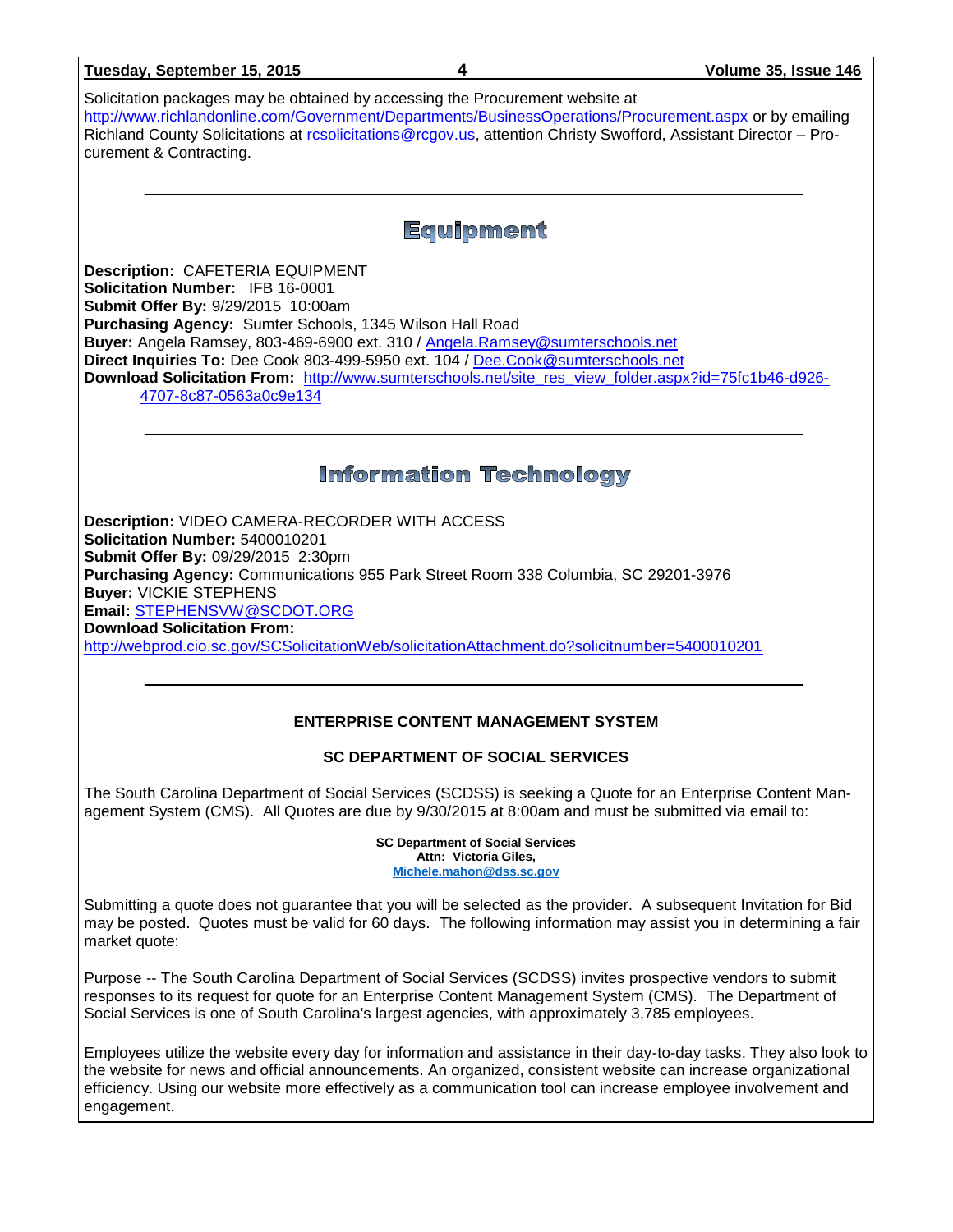#### **Tuesday, September 15, 2015 5 Volume 35, Issue 146**

It is imperative that SCDSS utilizes its web site as a platform for communicating agency news, client testimonials, career opportunities, and other agency specific information. SCDSS also realizes the importance of providing constituents with a user friendly solution which the new web site will achieve.

Background -- The SCDSS website is comprised of original content, along with related hyperlinks, categorized, qualified, described, and presented in a variety of different formats, e.g., arranged by topic, or alphabetically. Content may appear multiple times across the site, and in a variety of different formats (for example, in a list on a page, and as a clickable image in a sidebar box). We wish to implement a classification scheme, whereby content contributors can change content once and see that change ripple across the site to all components that contain that content, and we need a CMS that can perform this functionality with minimal customization. In addition, web technologies are evolving, and we want to use current technology (and other future web technologies as they are created) to improve the interaction between the citizen and he Agency's web presence.

Content collections may change in the future, therefore, the Content Management System must provide a means to create, maintain, and retire content groups.

# Services

**Description:** FUMIGATION TO 9 ACRES AT TAYLOR NURSERY **Solicitation Number:** 5400010242 **Submit Offer By:** 09/25/2015 10:00am **Purchasing Agency:** SC Forestry Commission 5500 Broad River Road Columbia, SC 29212 **Buyer:** LENORA STUKES **Email:** [lstukes@scfc.gov](mailto:lstukes@scfc.gov) **Download Solicitation From:**  <http://webprod.cio.sc.gov/SCSolicitationWeb/solicitationAttachment.do?solicitnumber=5400010242>

**Description:** KITCHEN HOOD INSPECTIONS **Solicitation Number:** 5400010217 **Submit Offer By:** 10/02/2015 10:00am **Purchasing Agency:** SC Department of Corrections 4420 Broad River Road Columbia, SC 29210 **Buyer:** MYRTLE DEWERDT **Email:** [dewerdt.myrtle@doc.state.sc.us](mailto:dewerdt.myrtle@doc.state.sc.us) **Download Solicitation From:** 

<http://webprod.cio.sc.gov/SCSolicitationWeb/solicitationAttachment.do?solicitnumber=5400010217>

**Description:** FOOD SERVICES - MIDLAND'S TECH **Solicitation Number:** 5400009801 **Pre-proposal Conf. and Site Visit:** 9/29/2015 9:00am **Location:** Pre-proposal and site visits will start at the Midlands Technical College Beltline Campus, 316 S. Beltline Blvd., Columbia, SC 29205, Room 208, then continue to the Airport Campus, 1260 Lexington Dr., West Columbia, SC 29170. **Submit Offer By:** 10/29/2015 11:00am **Purchasing Agency:** Materials Management Office 1201 Main Street, Suite 600 Columbia, SC 29201 **Buyer:** KATHY SANTANDREU **Email:** [ksantandreu@mmo.sc.gov](mailto:ksantandreu@mmo.sc.gov) **Download Solicitation From:**  <http://webprod.cio.sc.gov/SCSolicitationWeb/solicitationAttachment.do?solicitnumber=5400009801>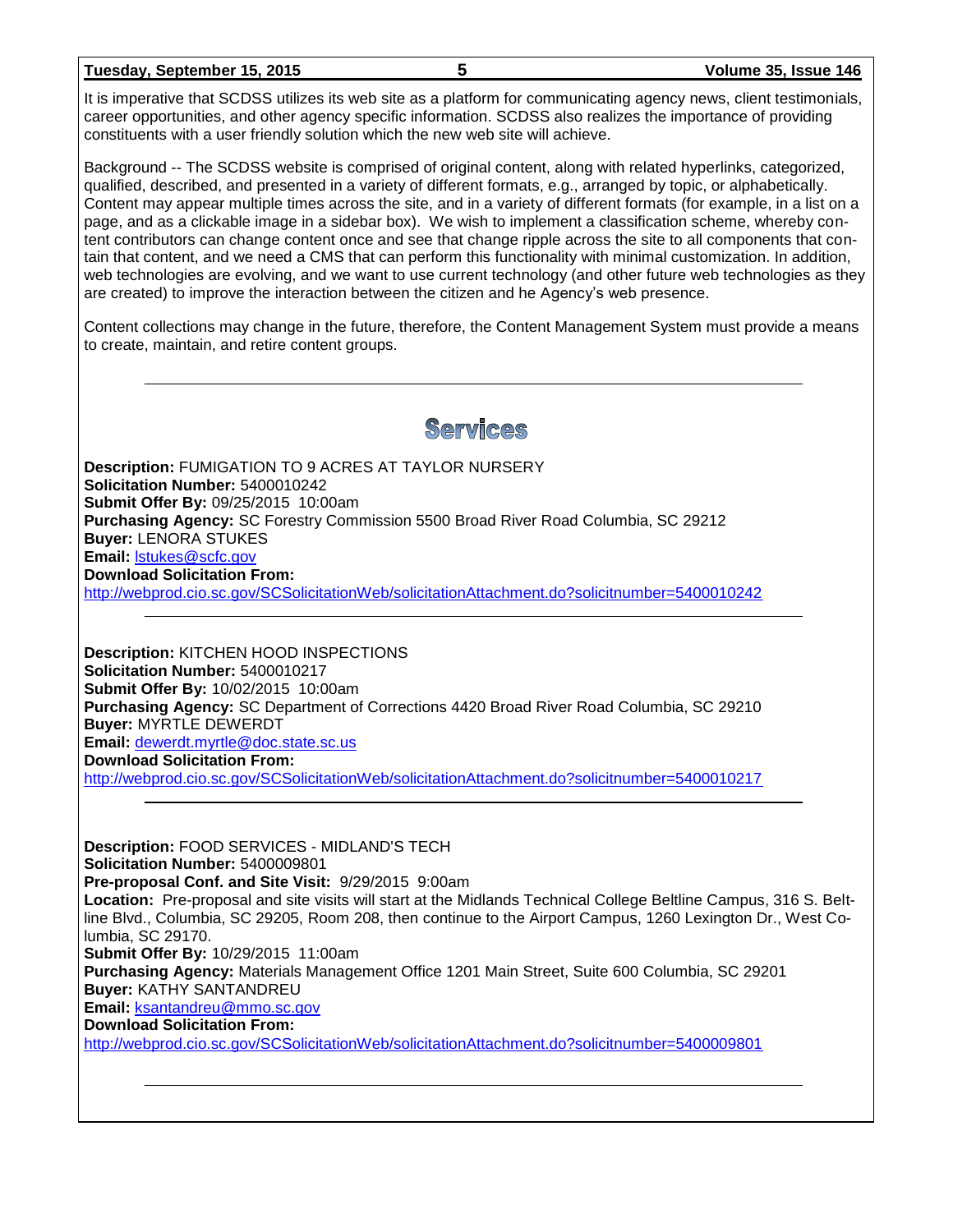#### **Tuesday, September 15, 2015 6 Volume 35, Issue 146**

**Description:** RADIO PROGRAMMING SERVICE FOR YORK TECHNICAL COLLEGE'S RADIO STATION, WYTX **Solicitation Number:** YTC-16-Radio Programming Services **Delivery Point:** 452 S Anderson Rd., Rock Hill, SC 29730 **Submit Offer By:** 9/25/2015 11:00am **Purchasing Agency:** York Technical College, 452 S Anderson Rd., Rock Hill, SC 29730 **Buyer:** Debbie Bailey, 803-327-8010 / [dbailey@yorktech.edu](mailto:dbailey@yorktech.edu) **Download Solicitation From:** To receive a copy of the solicitation, email Debbie Bailey at [dbai](mailto:dbailey@yorktech.edu)[ley@yorktech.edu](mailto:dbailey@yorktech.edu)

**Description:** ETS FALL AND SPRING TOURS 2015 **Solicitation Number:** 091415-962-36805-09/23/15 **Delivery Point:** Various locations **Submit Offer By:** 9/23/2015 2:00pm **Purchasing Agency:** Trident Technical College **Buyer:** Robert Tyner, 843-574-6279 / [robert.tyner@tridenttech.edu](mailto:robert.tyner@tridenttech.edu) **Download Solicitation From:** [http://www.tridenttech.edu/about/departments/proc/ttc\\_solic.htm](http://www.tridenttech.edu/about/departments/proc/ttc_solic.htm)



Oconee County will hold a public auction on 10/3/2015, beginning at 9:00am at the Oconee County Vehicle Maintenance Office, 15026 Wells Hwy, Seneca, SC. Prospective bidders may inspect the equipment on 10/2/2015 from 8:00am to 4:00pm and from 7:00am to 9:00am the day of the sale at Oconee County Vehicle Maintenance Office. Items to be auctioned are:

| 225 Miller Mig welder<br>5 Warn Winches<br>Plasma cutter<br>6.5 kw diesel Onan generator<br>2011 4.6 Ford engine with 45,000 miles<br>2-18hp Briggs & Stratton engines<br>1 Kawasaki v-twin engine<br>1 John Deere riding mower<br>10' bush hoq<br>Work bench<br>1 lot of misc, wheels<br>1 lot of tire chains<br><b>Hydraulic Cylinders</b><br>Assorted New & Remanufactured starters<br><b>Bolt cabinets</b><br>4' finishing mower 3 point hitch<br>Mobile air compressor<br>Fiberglass camper cover (Ford) |
|---------------------------------------------------------------------------------------------------------------------------------------------------------------------------------------------------------------------------------------------------------------------------------------------------------------------------------------------------------------------------------------------------------------------------------------------------------------------------------------------------------------|
| Stainless hose reel                                                                                                                                                                                                                                                                                                                                                                                                                                                                                           |
|                                                                                                                                                                                                                                                                                                                                                                                                                                                                                                               |

2001 CHEVYTAHOE 2002 FORD CROWN VIC 1994 FORD EXPLORER 2003 FORD CROWN VIC 2001 FORD CROWN VIC<br>1995 FORD E250 FORD E250 1988 FORD TRACTOR 4X4<br>1972 CATERPILLAR D7 CATERPILLAR D7 1991 CHEVY BLAZER<br>1985 DODGE W350 DODGE W350 1985 CHEVY STEP VAN<br>1979 FORD F700 FORD F700 1986 DODGE 3/4 TON 2011 FORD CROWN VIC 2008 FORD CROWN VIC<br>2006 FORD CROWN VIC FORD CROWN VIC 2007 FORD CROWN VIC 1988 FORD F600 4X4 1986 FORD F250<br>2004 FORD CRO FORD CROWN VIC 1990 FORD F800

A list and pictures of items to be sold can be seen at [http://www.auctionzip.com/SC-Auctioneers/35318.html.](http://www.auctionzip.com/SC-Auctioneers/35318.html)

Terms of sale will be Credit Card, cash, cashier's check or in-state personal check, out-of-state personal check with bank approved letter. There will be a 13% buyer's fee on all payment methods. If paying with cash, cashier's check or approved personal check there is a 3% discount on buyer's fee. All equipment must be removed from the site by the successful bidder (s) at their expense within 72 hours after sale. Any items not removed will then become property of Oconee County again. All items will be sold "where is and as is". All sales are final. Oconee County reserves the right to reject any or all bids.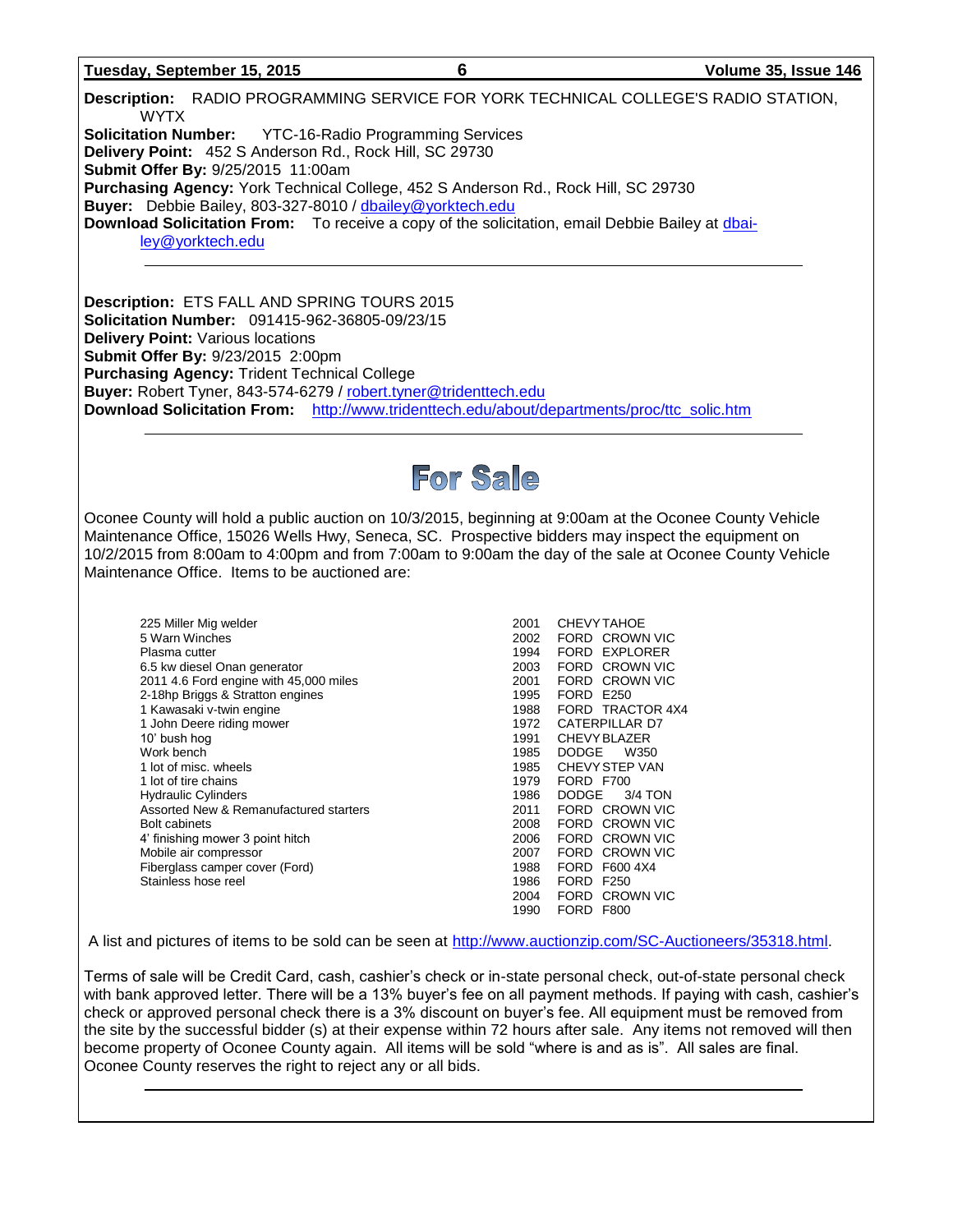**Tuesday, September 15, 2015 7 Volume 35, Issue 146**

# Intent to Sole Source

#### **SC DHEC**

It is the intent of the South Carolina Department of Health and Environmental Control (DHEC) to issue a sole source procurement to for the purchase 40 Foot Storage container with Tri-Cam Locking System. This system features bank vault security with interlocking bars that secure the top, bottom, and sides of the door from the inside providing maximum security. This Notice of Intent to Sole Source is to determine the availability of vendors able to provide the requested services. Please send responses via E-mail to SC DHEC's, Attn.: Ashley Bishop, Procurement Manager I, at [Bishopan@dhec.sc.gov](mailto:Bishopan@dhec.sc.gov) for this Intent to Sole Source. The contact deadline is 9/17/2015 by 5:00pm.

# SCBO NOTICES

#### *DID YOU KNOW…?*

South Carolina Business Opportunities (SCBO) is a daily publication that lists proposed procurements involving goods, services, information technology and construction. According to the South Carolina State Procurement Code, solicitations by South Carolina State Government Agencies that are worth at or above \$10,000 in estimated or actual value must appear in SCBO. Other governmental entities, such as cities, counties and school districts can voluntarily advertise in SCBO. Private entities, such as construction companies (including CM-Rs), are not permitted to advertise in SCBO.

#### **JOB OPPORTUNITIES AT SFAA**

The State Fiscal Accountability Authority's procurement division is looking for experienced professionals Please read more about these opportunities below:

[Click Here for Job Opportunities with the Division of Procurement Services](http://procurement.sc.gov/webfiles/MMO_scbo/SCBO%20Online/SFAA_job_opportunities.pdf)

#### **VENDORS, DON'T NEGLECT TO CHECK THE STATE'S FIXED PRICE BIDS**

If authorized by the original solicitation, the State may use "competitive fixed price bidding" to create procurements with an open response date. These fixed price bids are advertised in SCBO once, but the solicitation may provide for bids to be accepted continuously or periodically during the contract term. The links below take you to a listing of all open solicitations conducted by the central purchasing office using the competitive fixed pricing bidding rules.

> Fixed Price Bids - [Information Technology](http://www.mmo.sc.gov/PS/vendor/PS-vendor-fixed-price-bids-it.phtm) (Open Response Date) Fixed Price Bids - [Supplies & Services](http://www.mmo.sc.gov/PS/vendor/PS-vendor-fixed-price-bids-ss.phtm) (Open Response Date)

#### **INSPECTOR GENERAL'S FRAUD HOTLINE** (State Agency fraud only)

1-855-723-7283 / [http://oig.sc.gov](http://oig.sc.gov/)